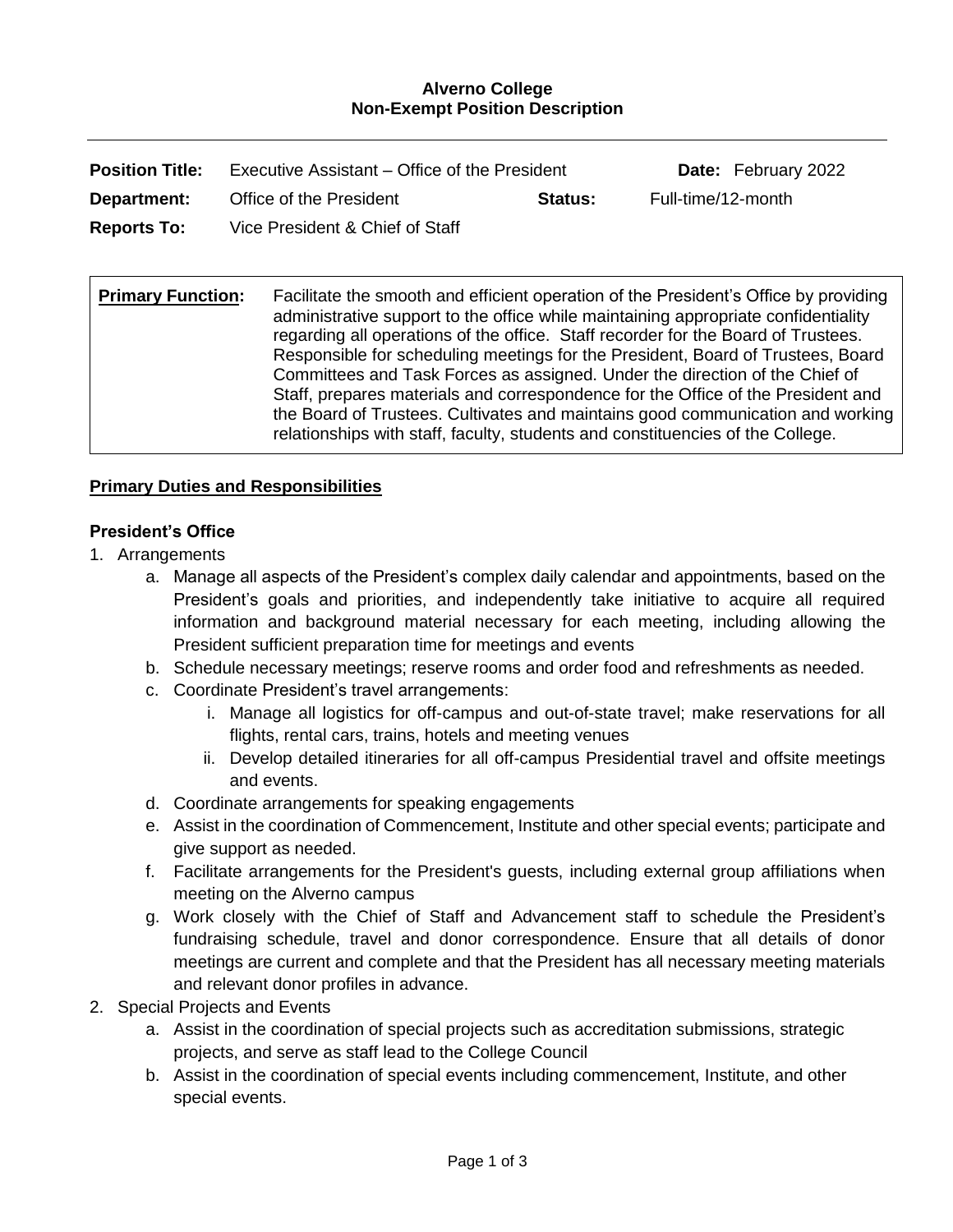- 3. Communication
	- a. Serve as point of office contact for the President's Office, maintaining a presence and attitude of service, hospitality and professionalism.
	- b. Answer, screen and direct incoming telephone calls and email messages
	- c. With the assistance of the Chief of Staff, provide appropriate information and follow-through, or direct individuals to the person or department that can assist them
	- d. Draft, prepare, proofread and edit all correspondence and materials (or arrange to have prepared, if necessary) related to the function of the office; initiate and answer routine correspondence in consultation with the President and Chief of Staff

# 4. Recordkeeping

- a. Establish and maintain filing and database systems to meet the needs of the office, including mailing lists
- b. Maintain a procedures book for the office; update on a regular basis
- c. Maintain and update handbooks for the various external committees or boards on which the President serves
- 5. Office Administration
	- a. Work with the Chief of Staff to initiate change where necessary and to design and implement office procedures that are conducive to a well-run, well-maintained office
	- b. Participate in regularly-scheduled meetings with the President and Chief of Staff to discuss current activities, office procedures and upcoming events
	- c. Cultivate and maintain good working relationships with other departments. Share information when working on mutual efforts.
	- d. Maintain the office; order internal and external supplies for the office; reconcile invoices and statements of accounts
	- e. Supervise student workers, set their schedule to maximize office coverage, and assign and manage workloads.
	- f. Provide general administrative support including, but not limited to, sorting and distributing mail; and photocopying, faxing and scanning
- 6. Participate in department meetings, committees, and official College functions when appropriate
- 7. Comply with safety procedures, maintain clean and orderly work areas, and complete safety audits for the office
- 8. Perform other tasks as necessary to support the mission of the College.

# **Board of Trustees**

- 1. Staff Recorder for Board of Trustees
	- a. Schedule, attend and record Board meetings
	- b. Compile Board Briefing Book and all pertinent materials in conjunction with the Chief of Staff
	- c. Oversee facilities and food arrangements for meetings and events as needed
	- d. Schedule Executive and Governance Committee meetings at the direction of the Board Chair or Governance Committee Chair
	- e. Maintain files on all Board members, Board Committees, and Board Bylaws
	- f. Update Board Portal, Board Handbooks and related materials and reports on a regular basis
	- g. Coordinate Trustee involvement in Commencement Ceremony and other College & Board activities and receptions
	- h. Coordinate travel arrangements and accommodations
	- i. Become familiar with Board members by name and face and establish rapport. Cultivate and maintain good communication and working relationships with members of the Board of Trustees.